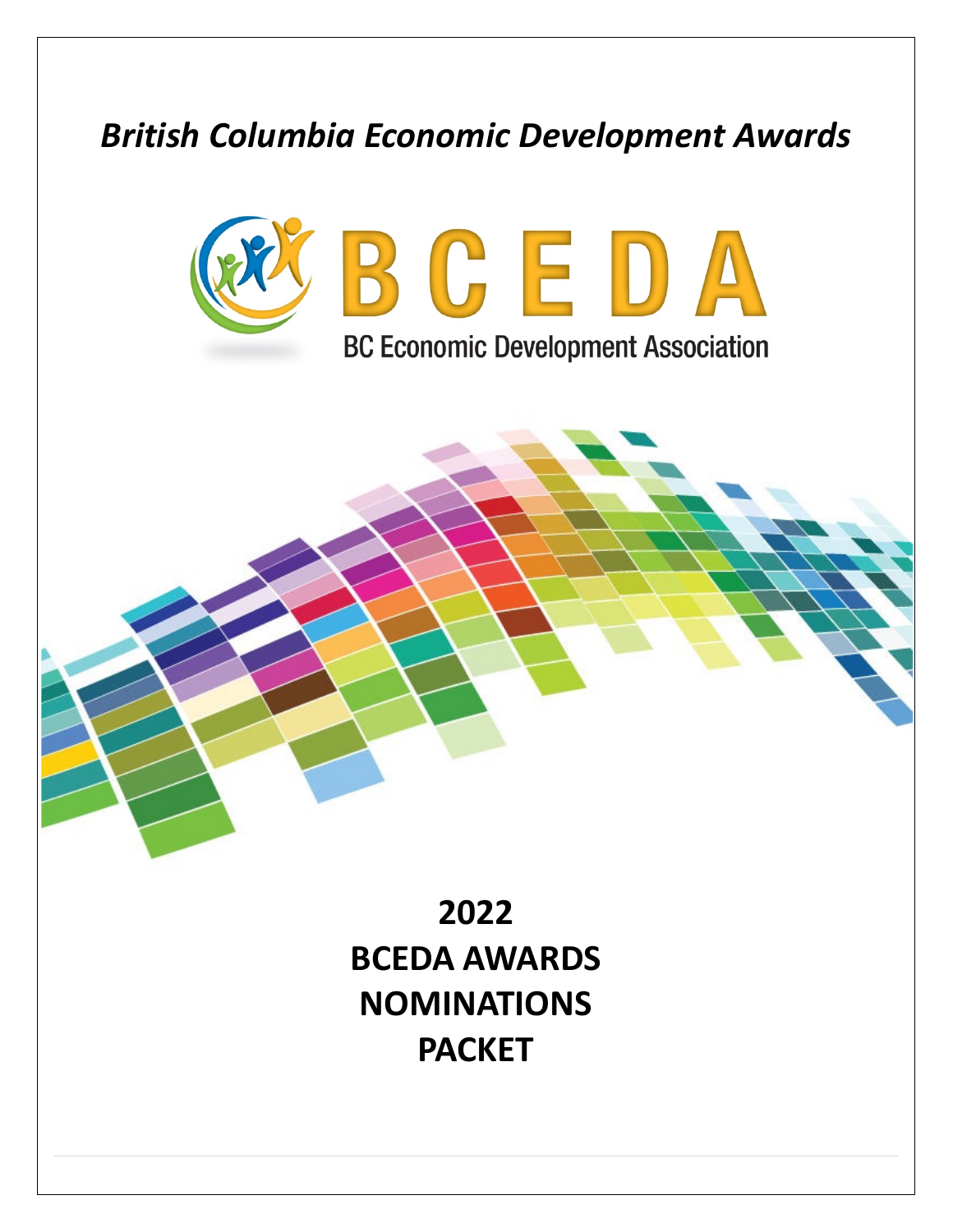### **TABLE OF CONTENTS**

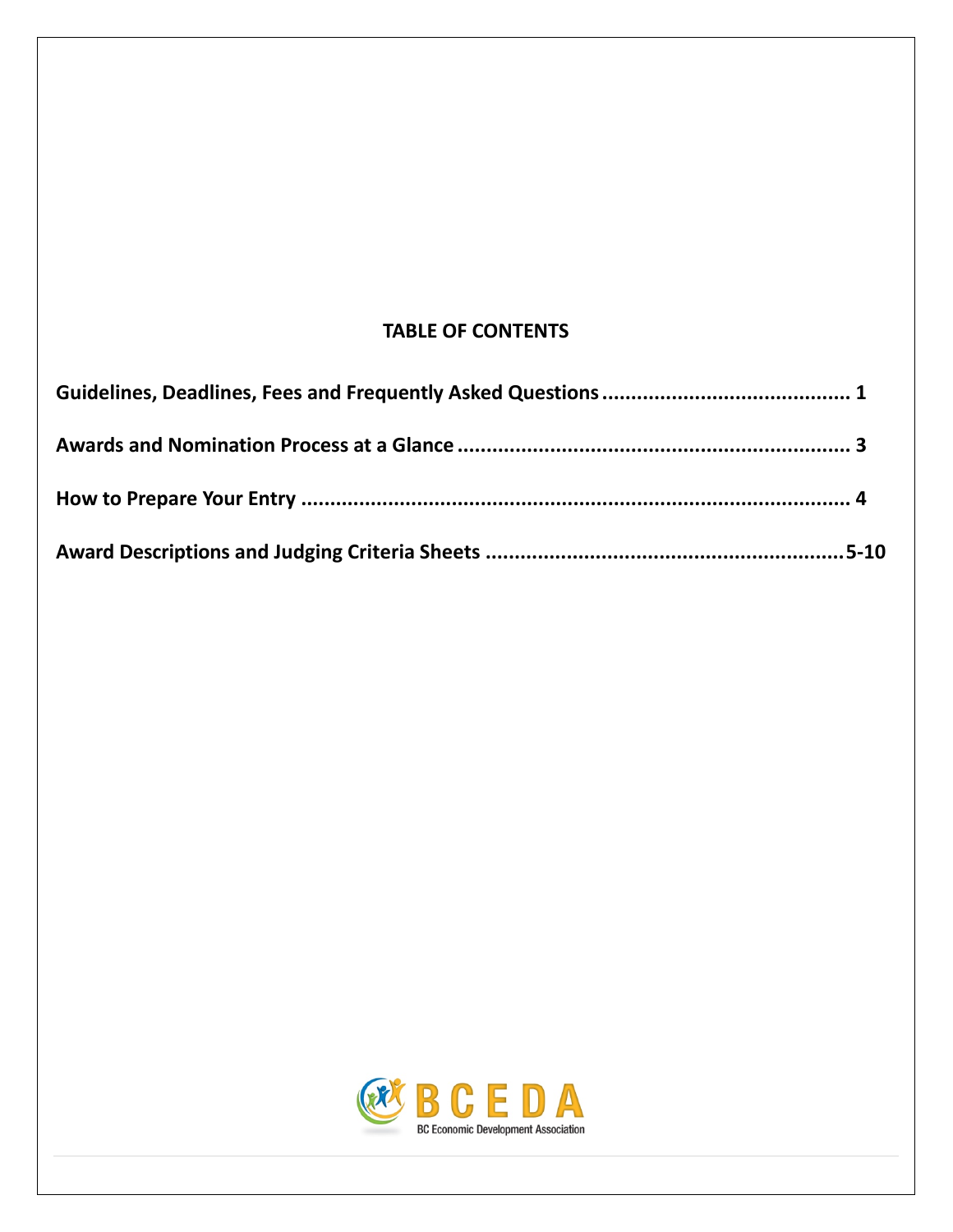

### *2022 BC Economic Development Awards* **Guidelines, Deadlines, and Fees**

#### **2021 BC Economic Development Awards**

The BC Economic Development Association's *BC Economic Development Awards* recognizes the province's best economic development marketing materials; programs and partnerships. These prestigious awards honor organizations and/or individuals for their efforts in creating positive change in urban, suburban, and rural communities. Two awards will be given in each category – based on population. One award for population under 20,000 and one award for population over 20,000.

#### **Timeline**

Call for Entries Begins: **December 16, 2021** Final Deadline: **February 28, 2022**

Judging Completed: **March 15, 2022** Awards Presentation: **April 5, 2022**

#### **Entry Fees (per entry)**

| <b>BCEDA Member</b> | $$30.00 + GST$  |
|---------------------|-----------------|
| <b>Non-Member</b>   | $$100.00 + GST$ |

#### **Presentation of Awards at 2022 BC Economic Summit**

Winners will be recognized at the BC Economic Summit, held from April 3rd to 5th, 2022 in Richmond, BC (tent.) and online. All entrants are encouraged to register and participate. For more information, visit: [www.bceda.ca/s](http://www.bceda.ca/)ummit

#### **Frequently Asked Questions**

- 1. **Can I submit my organization for multiple awards?** Your organization may submit more than one entry including multiple submissions for the same category. A separate Entry Form and Entry Fee are required for each.
- 2. **Can I use one project for multiple awards categories?** You may submit the same project for the Community Project Award and the Marketing Innovation Award. A separate Entry Form and Entry Fee are required for each.
- 3. **Can Isubmit an entry on behalf of another organization or person?** You may submit an entry on behalf of yourself or a colleague. If you are submitting on behalf of another organization/person, you are required to notify the other party. The nominated organization must be a BCEDA member in order to qualify for the discounted entry fee.
- 4. **Can consultants submit award nominations for projects that they have completed?** Yes, but only if submitting it on behalf of an organization (local government, First Nation, etc.). The nomination must be submitted under the organizations' name – not the consultants.
- 5. **Will I get my entry back after the judging?** All submissions become the property of BCEDA.
- 6. **How will I know that my entry has been received?** A confirmation email will be sent upon receipt of your entry. Please allow 10 business days.
- 7. **If I am nominated but do not win will I still be recognized at the event?** BCEDA, out of respect for nominees, will only announce all nominations under a given category if more than five nominations are received for the award.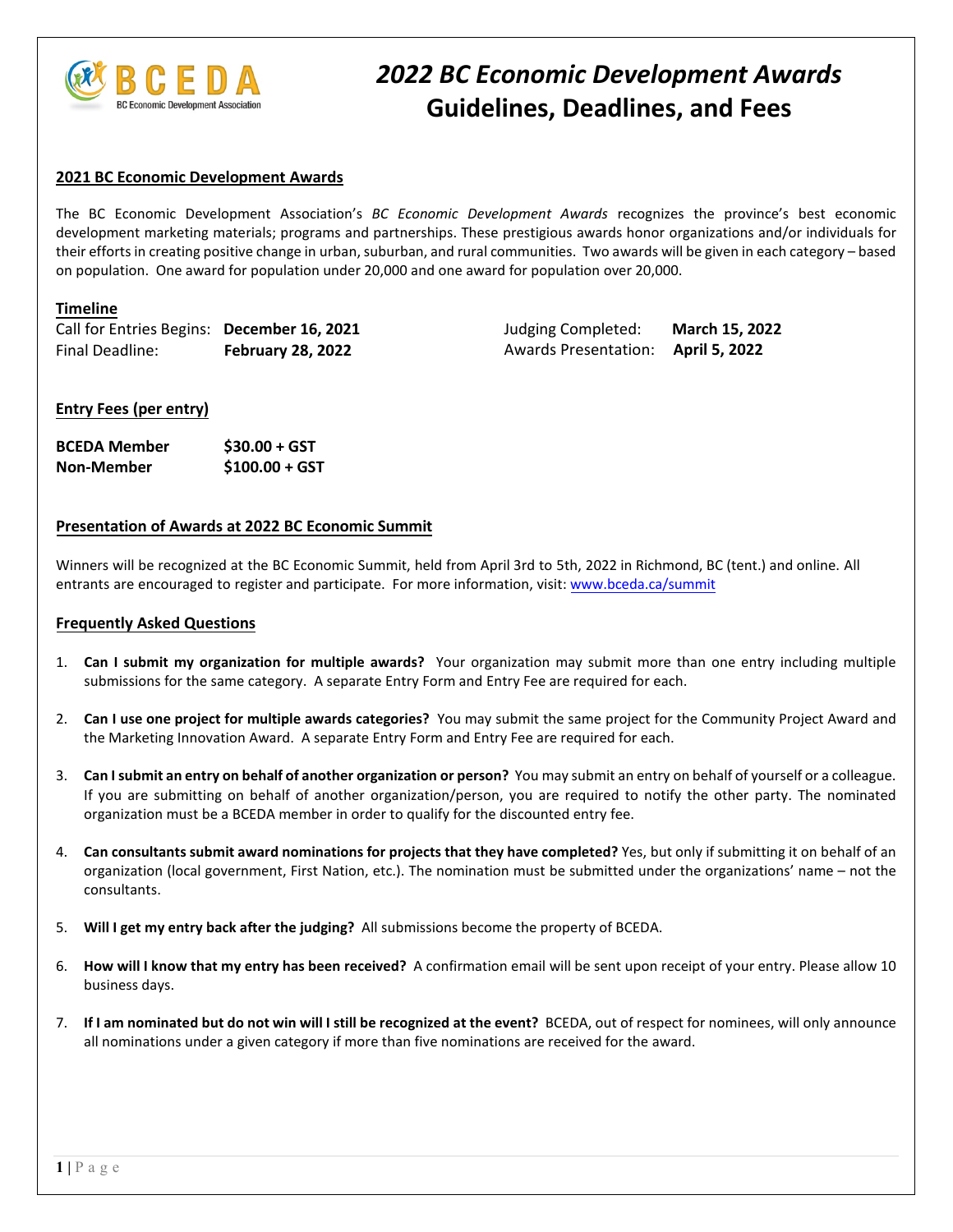

## **2022 BCEDA** *Economic Development Awards* **and Nomination Process at a Glance**

### **BC ECONOMIC DEVELOPMENT AWARDS**

#### **MARKETING INNOVATION AWARD**

Examples of Typical Submissions:

- General Purpose Brochure
- Special Purpose Brochure
- General Purpose Publication
- Annual Report
- Magazine
- **Advertising**
- Newsletter/Newspaper

#### **COMMUNITY PROJECT AWARD**

Examples of Typical Submissions:

- Multi-Year Economic Development
- Economic Development Training
- Business Retention & Expansion
- Entrepreneurship
- Neighbourhood Development
- Human Capital Program
- General Purpose Website
- Special Purpose Website
- New Media (Eg: App, Video)
- Special Event
- **Branding**
- Marketing Strategy
- Marketing Campaign
	- Responding to Globalization
	- Sustainable and Green Development
	- Real Estate Redevelopment & Reuse
	- Public-Private Partnerships
	- Partnerships with Educational Institutions
	- Regionalism and Cross-Border Collaboration

#### **ECONOMIC RECONCILIATION AWARD**

Examples of Typical Submissions:

- MOUs
- Cultural centres
- Tourism partnerships
- Forestry agreements

#### **ECONOMIC RESILIENCY AND RECOVERY AWARD**

Examples of Typical Submissions:

- Strategies that account for ups and downs in local and regional economic conditions
- Projects that incorporate standards and practices to address the potential of disasters common to the area
- Projects that begin to celebrate successes of recovery from disasters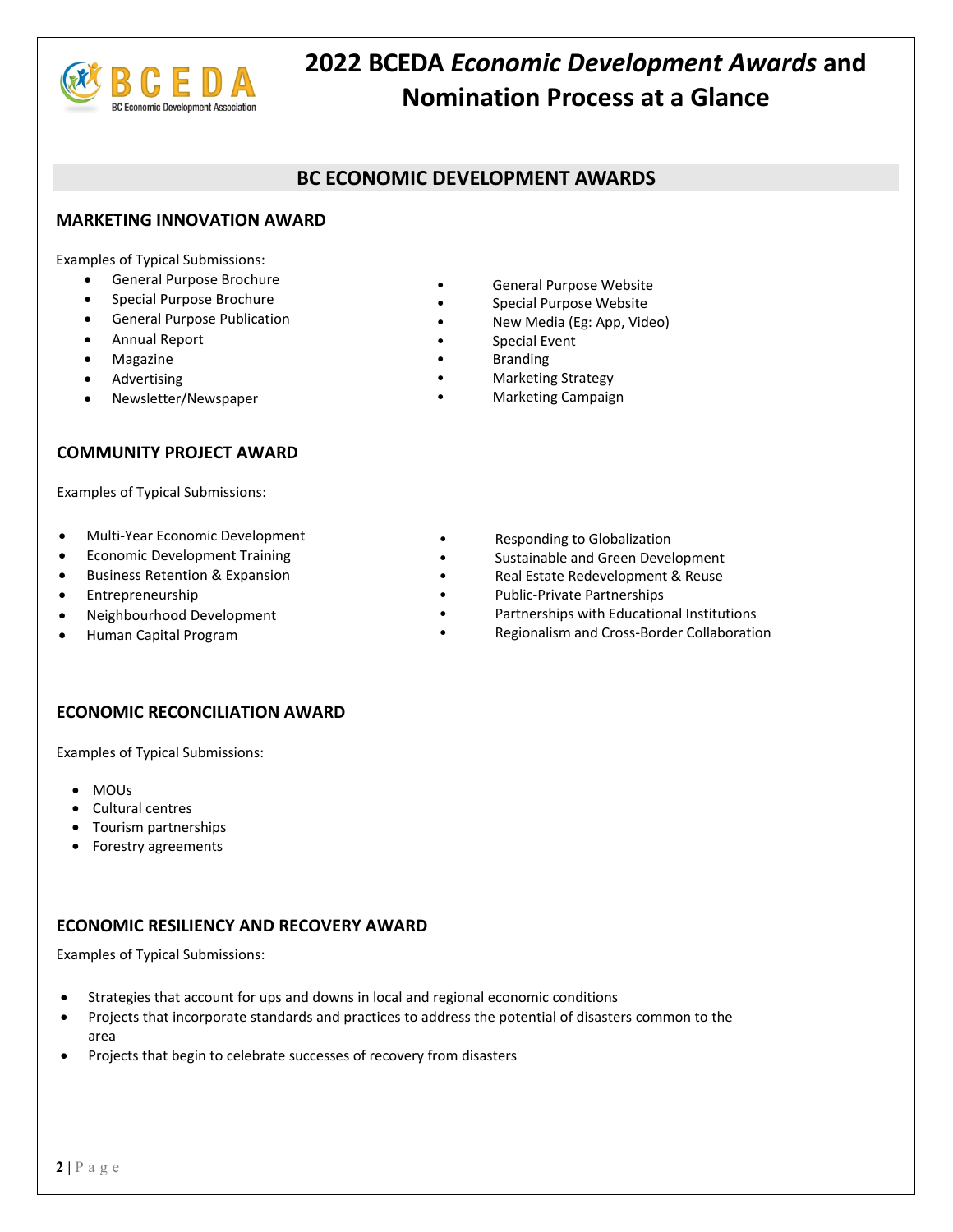

## **2022 BCEDA** *Economic Development Awards* **and Nomination Process at a Glance**

### **BC ECONOMIC DEVELOPMENT AWARDS**

#### **AWARDS & NOMINATION PROCESS**

- **Community Project Award** *recognizes a community or partnership working together in economic development*
	- o Population < 20,000
	- o Population > 20,000
- **Marketing Innovation Award** *recognizes achievement in marketing initiatives that support economic development*
	- o Population < 20,000
	- o Population > 20,000
- **Economic Reconciliation Award** *This category includes submissions for partnerships, agreements and activities that advance shared reconciliation work. Category open to Indigenous, local and regional governments only. Must be a joint submission between two parties. Examples include MOUs, tourism partnerships, forestry agreements and cultural centres.*
	- o Population < 20,000
	- o Population > 20,000
- **Economic Resiliency & Recovery Award** *recognizes programs, activities, and projects that represent a successful recovery initiative from natural and man-made disasters, including COVID-19, as well as submissions that represent replicable measures undertaken to promote long term resiliency and/or sustainability from future disasters*
	- o Population < 20,000
	- o Population > 20,000

The importance of local economic development has been credited as being one of the main engines of economic growth and diversification. Individuals, communities and local business associations who plan for success, provide quality information, education and implement strategic marketing programs are known to be at the forefront of economic growth and job creation.

In recognition of this, the British Columbia Economic Development Association presents the annual *"BC Economic Development Awards"* commemorating the effort and achievement of individuals and communities. One award will be given in each category.

The selection of winners is made by a panel of judges.

#### **HOW TO APPLY**

Simply complete the nomination form located at: https://www.bceda.ca/professional\_awards.php

#### NOMINATIONS ARE ACCEPTED UP TO Friday, February 28, 2022

The awards presentation will be held virtually and in-person, subject to current health restrictions.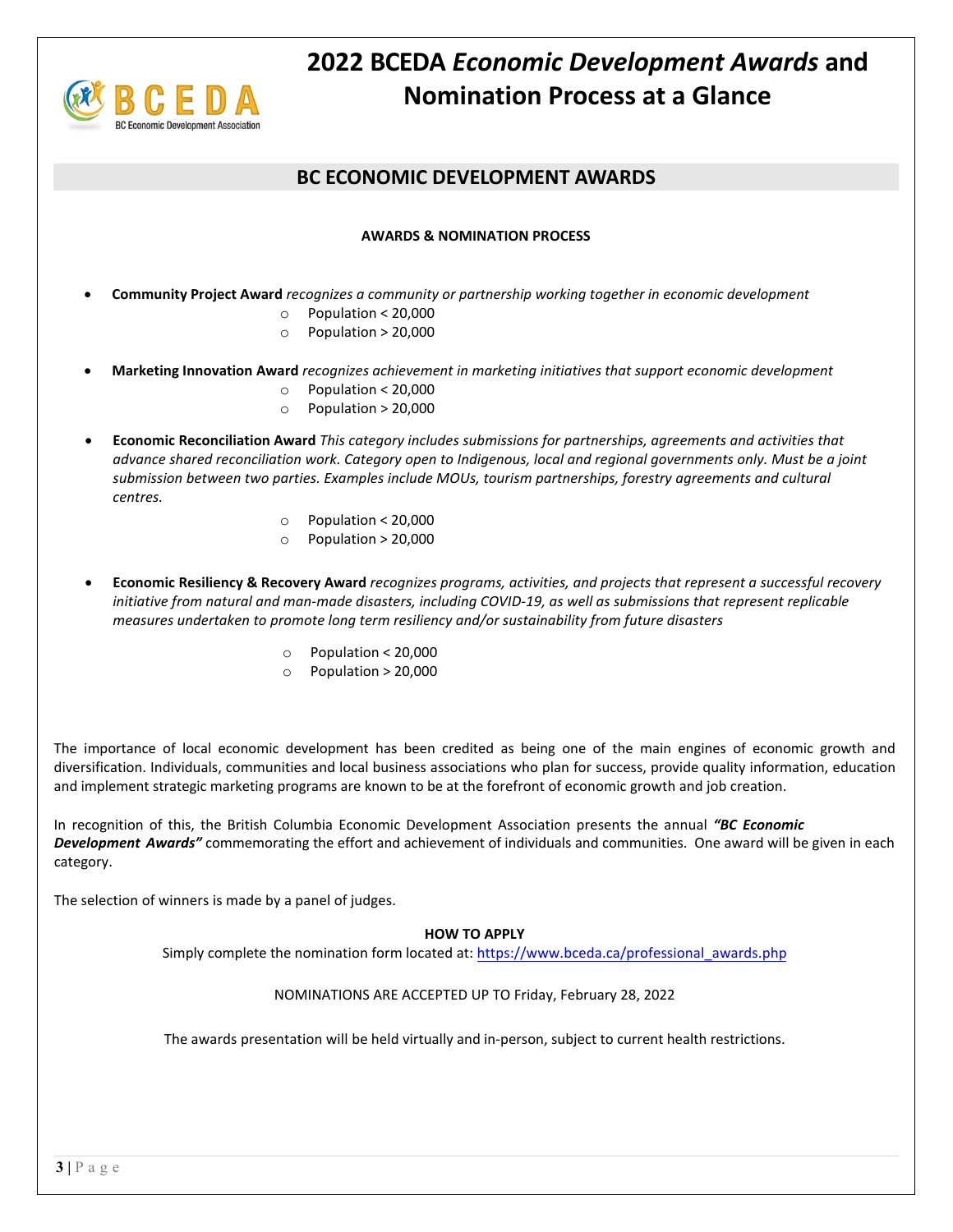

## **2022 BCEDA** *"BC Economic Development Awards"* **and Nomination Process At a Glance**

### **How to Prepare Your Entry: \*Due February 28, 2022\***

Carefully review the judging criteria and any additional submission requirements for each category. Please include the following items to complete your entry submission:

- 1. Complete one online Entry Form for each entry. Refer to the Category Description and Judging Criteria Sheet for your category when completing the Entry Form. The online entry form is located at [https://www.bceda.ca/professional\\_awards.php](https://www.bceda.ca/professional_awards.php)
- 2. Upload supporting material online limited to 3 files
	- A profile of the project
	- Any appendices including charts, graphs and photographs.
- 3. Complete the online payment.

Submit your entry online by February 28, 2022 a[t https://www.bceda.ca/professional\\_awards.php](https://www.bceda.ca/professional_awards.php)

Questions? Contact Dale Wheeldon at [dwheeldon@bceda.ca](mailto:dwheeldon@bceda.ca) or 604-795-7119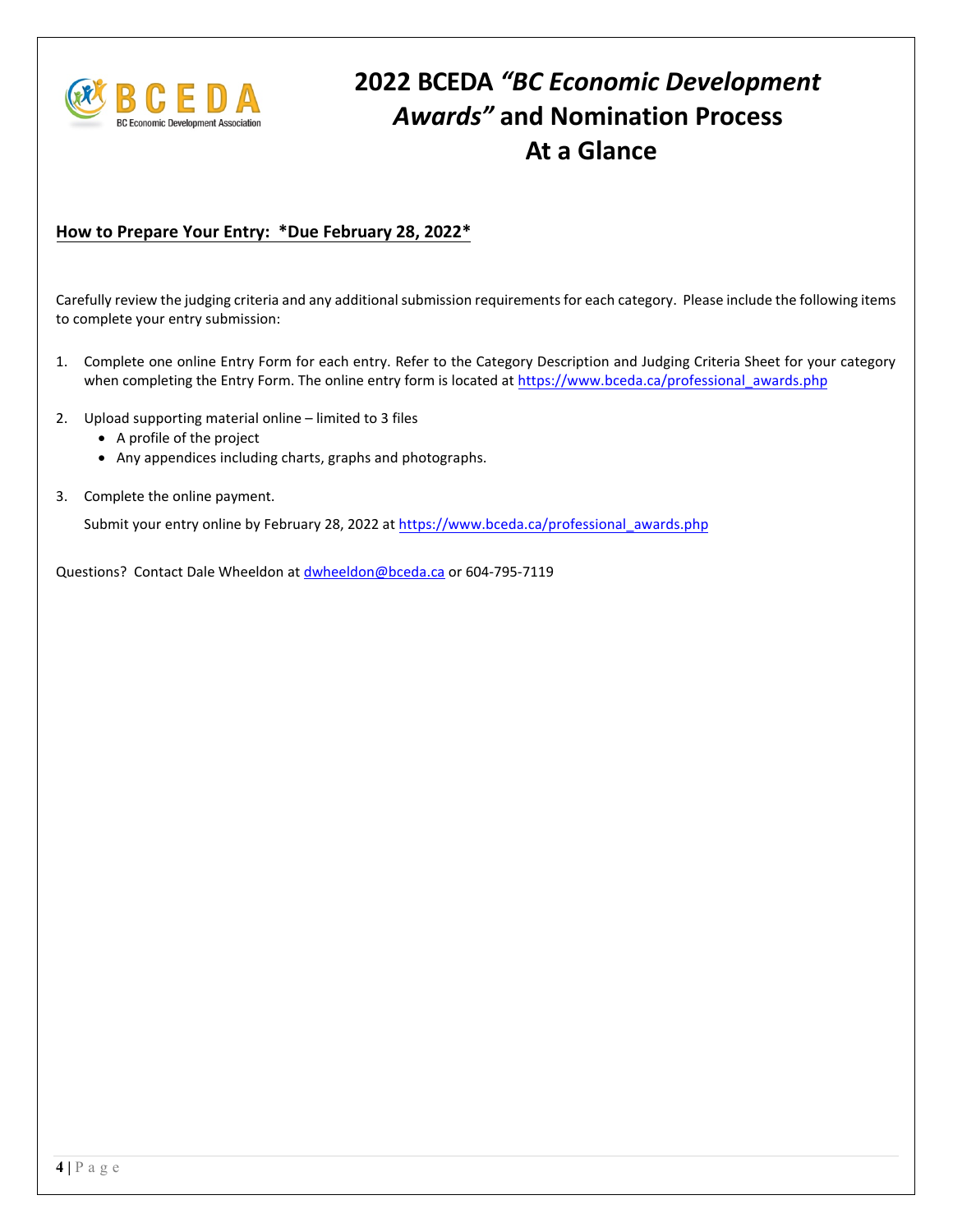

## **Sheet A - Marketing Innovation Award Category Descriptions & Judging Criteria**

**Please refer to this sheet when completing the project description section of the entry form for the Marketing Innovation Award.** This award recognizes innovative and effective marketing initiatives used for attracting, retaining and fostering business as well as communication vehicles used by economic development organizations.

#### **Award:**

The Award will be presented to the entry that has scored the highest marks. Two awards will be given in each category – based on population. One award for population under 20,000 and one award for population over 20,000.

#### **Judging Criteria:**

The Marketing Innovation Award will be judged by the following criteria:

- Effectiveness of the promotion
- Innovation/Creativity
- Quality and Completeness of Information
- Contribution to the economic development efforts

#### **Examples of Typical Submissions:**

#### • **General Purpose Brochure**

A brochure introducing your province, community, region or area to prospects for industrial, commercial, retail, or general development opportunities. The most effective brochures create a positive image of the area for its quality of life and cultural, educational, or other attributes.

#### • **Special Purpose Brochure**

A brochure designed for a specific purpose, such as promoting an industrial park or other specific types of promotions.

#### • **General Purpose Publication**

A folder, poster, or other type of promotional piece (other than a brochure), series of such items, or direct mail campaign (a single or series of two or more letters or mailing pieces with a theme).

#### • **Annual Report**

A report summarizing an economic development organization's annual activities and/or fiscal highlights.

#### • **Advertising**

One or a series of two or more paid black-and-white or color advertisements with a common economic development theme published on the web or in a print medium such as a newspaper or magazine.

#### • **Newsletters/Newspaper**

A publication that is published regularly which addresses economic development issues or informs readers of the activities of your development organization.

#### • **Magazine**

A magazine that is published regularly which addresses economic development issues or informs readers of the activities of your development organization.

#### • **General Purpose Website**

Websites designed to promote city, province, or regional economic development organizations. This category will honor communities and organizations that are using the worldwide web as an effective marketing tool to promote services and offer information to clients.

#### • **Special Purpose Website**

A specialized website designed for a specific purpose such as promoting community data/demographics, sites and buildings, tourism or other specific types of marketing relating to economic development.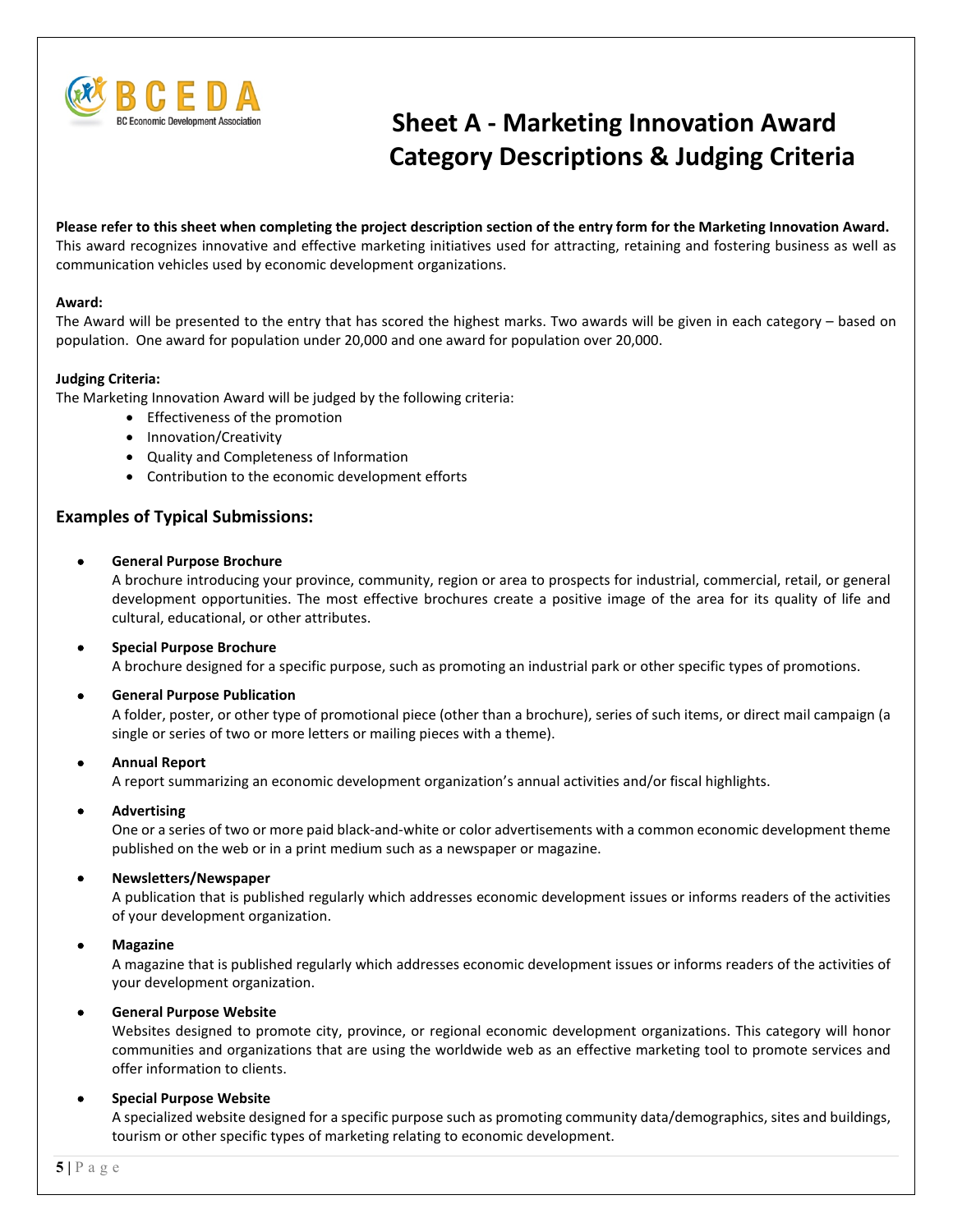#### • **New Media**

Innovation in economic development through the deployment of new media formats. It stresses the innovative use of technology to further economic development initiatives (all types of initiatives are eligible such as marketing, BRE, entrepreneurship development, or talent attraction). Applicants could include, but are not limited to, the use of podcasts, webinars, blogs, wikis, virtual worlds, mobile devices applications, extranets or intranets, GIS, and the development of new software for economic development purposes.

#### • **Special Event**

A meeting, seminar, forum, marketing tour, event, or trip designed to develop prospects and promote economic development.

*- Profile must include: event goals and objectives; audience; location; other relevant details.*

*- Submit printed materials, such as program or invitation.*

#### • **Marketing Strategy**

Mainly, economic development attraction is the process of inventorying the community and translating the findings into a plan to attract companies that will diversify and build the local/regional economy. The strategy should assist economic development practitioners to design and implement a marketing program geared towards attracting prospective firms and sectors to the community.

#### • **Branding**

A successful brand development process does three things: it articulates who you are, defines what you want to be and finds creative expressions that pave the way to getting you there. It is the way many communities use to communicate vision to target audiences and achieving any number of other tactical objectives.

#### • **Marketing Campaign**

Marketing campaigns are often developed to target companies, tourists, new residents, doctors, workforce and others. Communities use a variety of tools to be a part of these marketing campaigns that could include social media, websites, TV and Radio, personal visits, trade shows, and more.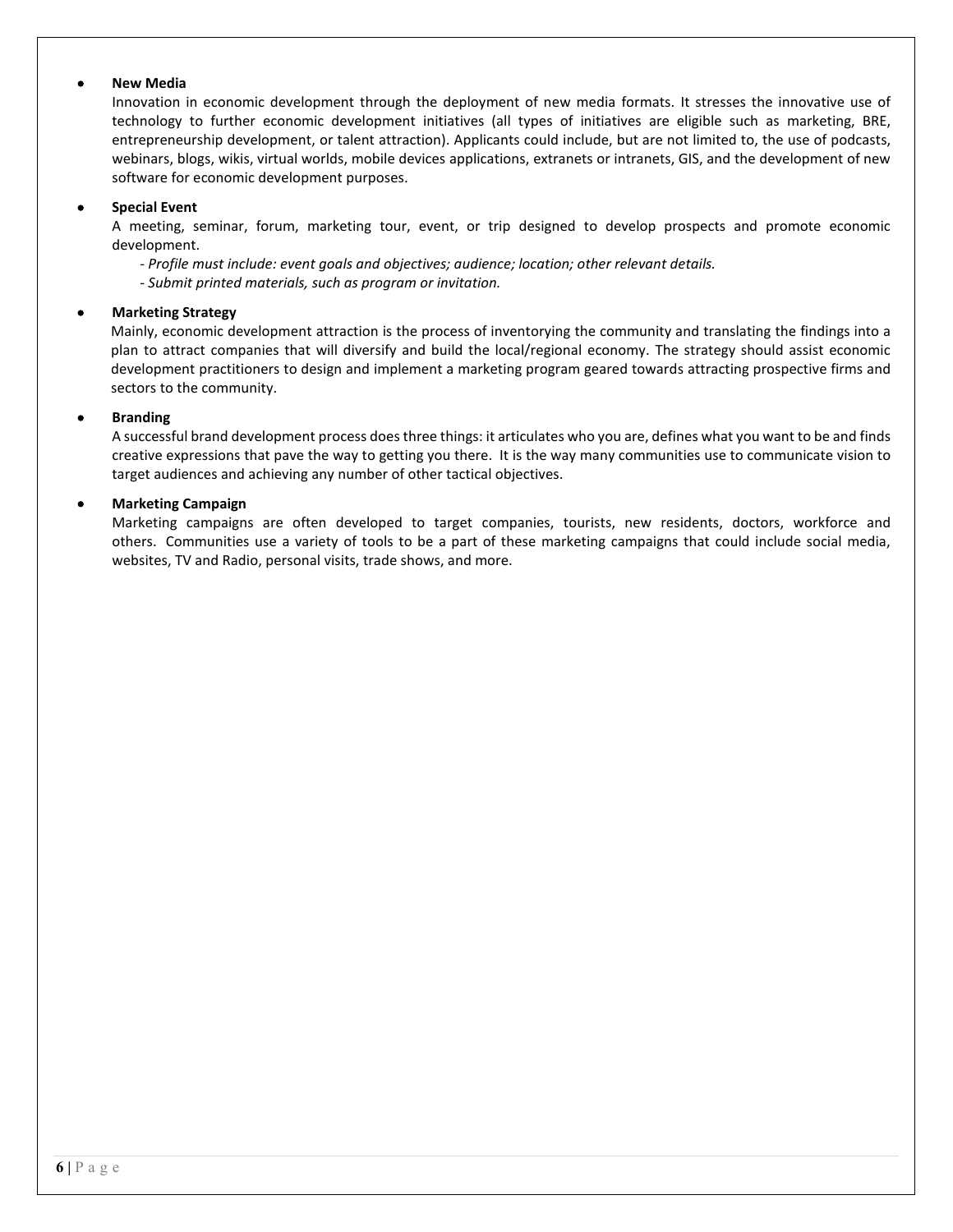

## **Sheet B - Community Project Award Category Descriptions & Judging Criteria**

#### **Please refer to these sheets when completing the project description section of the entry form for the Community Project Award.**

This award recognizes a community or regional partnership that works together in on-going economic development work and activities. It rewards such things as strategic planning processes, marketing strategies, community involvement etc. The basic assessment of proposals will focus on achievements in the context of the original environment, challenges faced, strategies determined and change over time.

#### **Award:**

The Award will be presented to the entry that has scored the highest marks. Two awards will be given – based on population. One award for population under 20,000 and one award for population over 20,000.

#### **Judging Criteria:**

Community Project Award will be judged by the following criteria:

- Extent of the economic impact on its community, such as an increase in the overall tax base, the creation of new jobs, or criteria relevant to the goals of the program
- Achievement of its stated objective with measurable results
- Development of strong relationships with relevant players and widespread support in the community
- Innovation, originality, and cost effectiveness
- Relevance and transferability of elements to other communities

#### **Typical Award Submissions:**

#### • **Business Retention and Expansion (BR+E)**

Economic development initiatives that focus on retaining and growing existing businesses within communities and regions. Applicants should demonstrate extensive cross-community collaboration, and the ability to adapt and respond quickly to unforeseen events.

#### • **Entrepreneurship**

Programs, policies, or initiatives that nurture and support individuals or emerging small businesses to develop their ideas, products, and/or services into viable, competitive businesses. This can include, but is not limited to, providing access to finances, services, experts, networks, mentors, technology transfer, management resources, and fast learning environments.

#### • **Neighborhood Development Initiatives**

Innovative programs that stimulate economic development on a neighborhood scale. It includes the range of strategies or initiatives that seek to facilitate the revitalization or redevelopment of distressed or devastated neighborhoods including business-oriented, people-oriented, place oriented, and community-building efforts.

#### • **Workforce Development**

Economic development efforts that develop strategic approaches to meet one or more of following objectives: 1) strengthening the skills of the workforce; 2) increasing and developing the pool of knowledge workers, including youth in the pipeline; 3) enhancing the skill sets of low-skilled and other disadvantaged workers; and 4) better integrating and aligning economic and workforce development activities through systematic attempts at building a workforce system.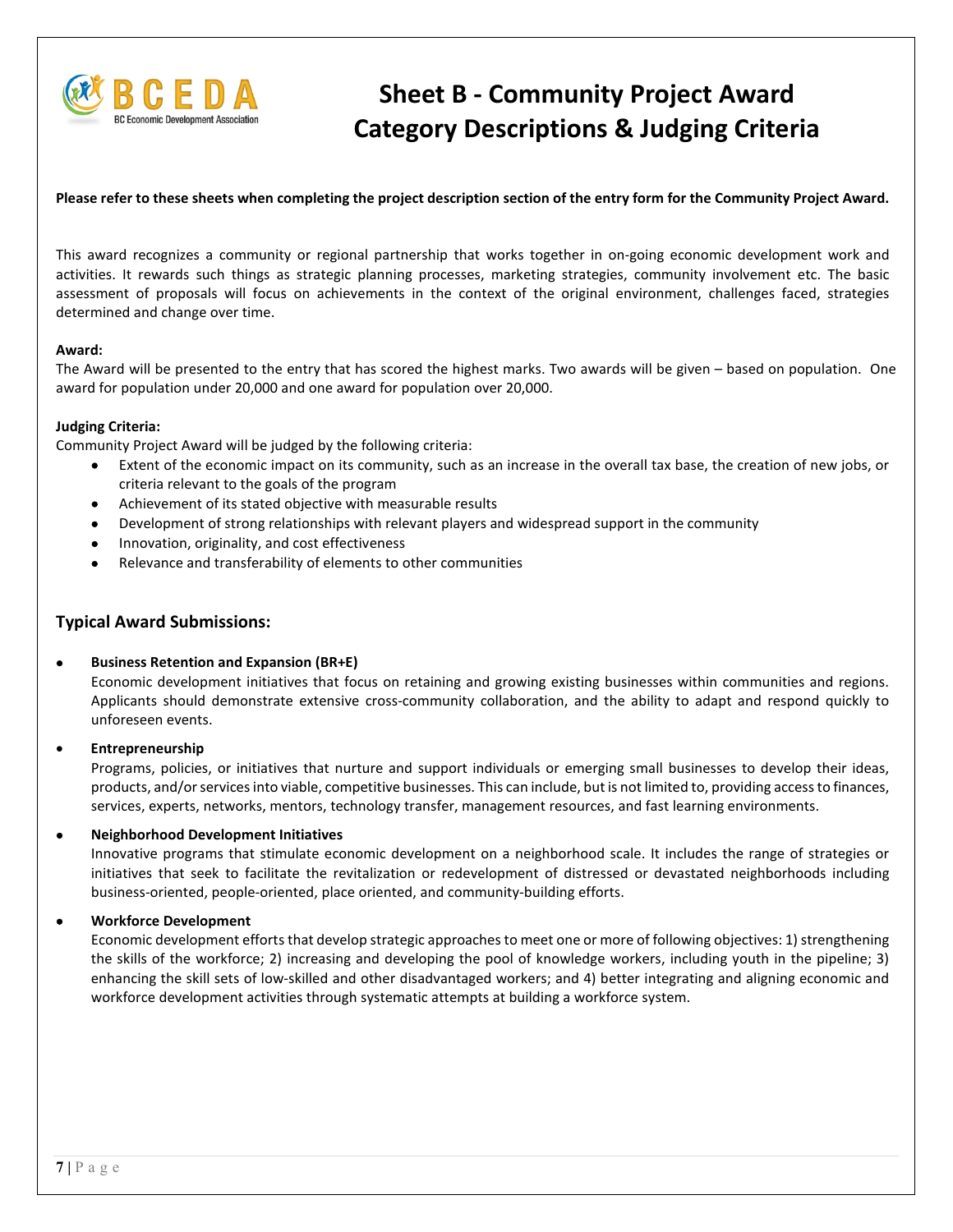

## **Community Project Award (cont.) Category Descriptions & Judging Criteria**

**Please refer to these sheets when completing the project description section of the entry form for a Community Project Award.**

#### • **Responding to Globalization/Strategic Planning**

Economic development strategies and programs that seek to enable communities, businesses, and/or economic development organizations to better integrate into the global economy or to more resiliently respond to challenges. Strategies and programs may include elements of, but are not limited to, international strategies, the restructuring of economic development organizations, the use of the internet and networks for integrating globally, and assisting businesses to understand global sourcing and increase their global competitive position.

#### • **Sustainable and Green Development**

Programs that simultaneously target and create relationships between economic development and environmental sustainability. These efforts include, but are not limited to, programs which encourage energy efficiency and renewable energy, green buildings, materials and products, environmental technologies and industries, sustainable tourism, smart growth, green infrastructure, and green chemistry.

#### • **Real Estate Redevelopment & Reuse/Revitalization**

Innovative real estate development or reuse projects purpose-built or adaptively reused for the creation of jobs or for increasing the tax base. By demonstrating a measurable and quantitative impact on employment and the tax base, winning projects will also serve as catalysts for economic development in the area or region and will demonstrate innovative partnership approaches including public and private sectors.

#### • **Public-Private Partnerships**

Public Private partnerships are increasingly becoming part of how economic development is done. Winning projects will have shown a significant contribution to the revitalization of communities or regions through collaborations between public and private entities.

#### • **Partnerships with Educational Institutions**

This award recognizes excellence in economic development through meaningful linkages with postsecondary education. These are typically workforce development partnerships.

#### • **Regionalism and Cross-Border Collaboration**

Regional Economic Development is becoming an increasingly important. This may be a complete partnership to encourage collaboration in achieving economic development goals or it can even be cross-border cooperation (across city, county, state, province or international borders).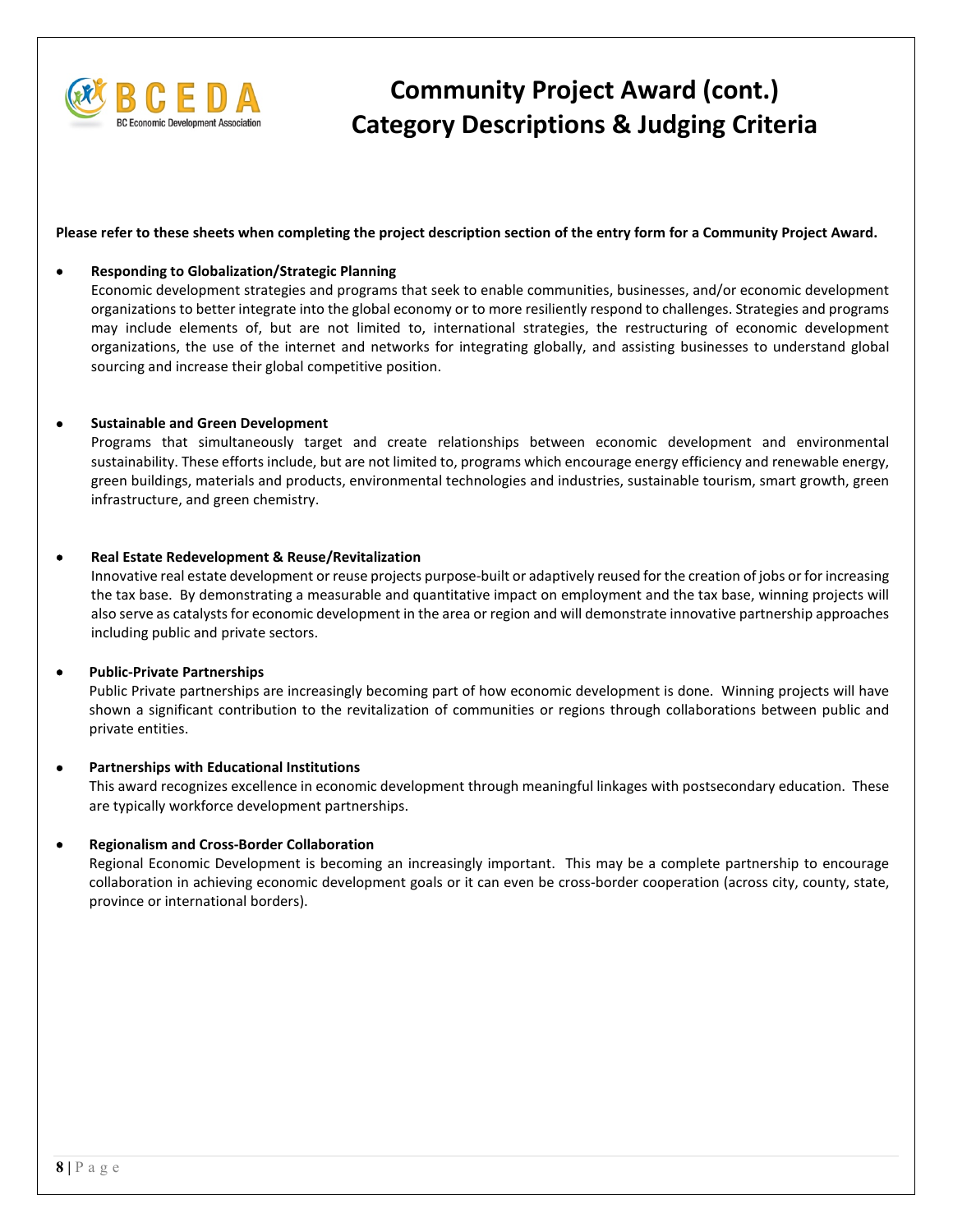### **Sheet C – Economic Resiliency & Recovery Award Category Descriptions & Judging Criteria**

**Please refer to these sheets when completing the project description section of the entry form for the Economic Resiliency & Recovery Award.**

This award recognizes programs, activities, and projects that represent a successful recovery initiative from natural and man-made disasters, including COVID-19, as well as submissions that represent replicable measures undertaken to promote long term resiliency and/or sustainability from future disasters.

BCEDA may decide to issue more than one award at each population level for this category.

#### **Award:**

The Award will be presented to the entry that has scored the highest marks. Two awards will be given – based on population. One award for population under 20,000 and one award for population over 20,000.

#### **Judging Criteria:**

Economic Resiliency & Recovery Award will be judged by the following criteria:

- Extent of the economic impact on its community, or criteria relevant to the goals of the program
- Achievement of its stated objective with measurable results
- Development of strong relationships with relevant players and widespread support in the community
- Innovation, originality, and cost effectiveness
- Relevance and transferability of elements to other communities

#### **Typical Award Submissions:**

- Strategies that account for ups and downs in local and regional economic conditions
- Projects that incorporate standards and practices to address the potential of disasters common to the area
- Projects that begin to celebrate successes of recovery from disasters